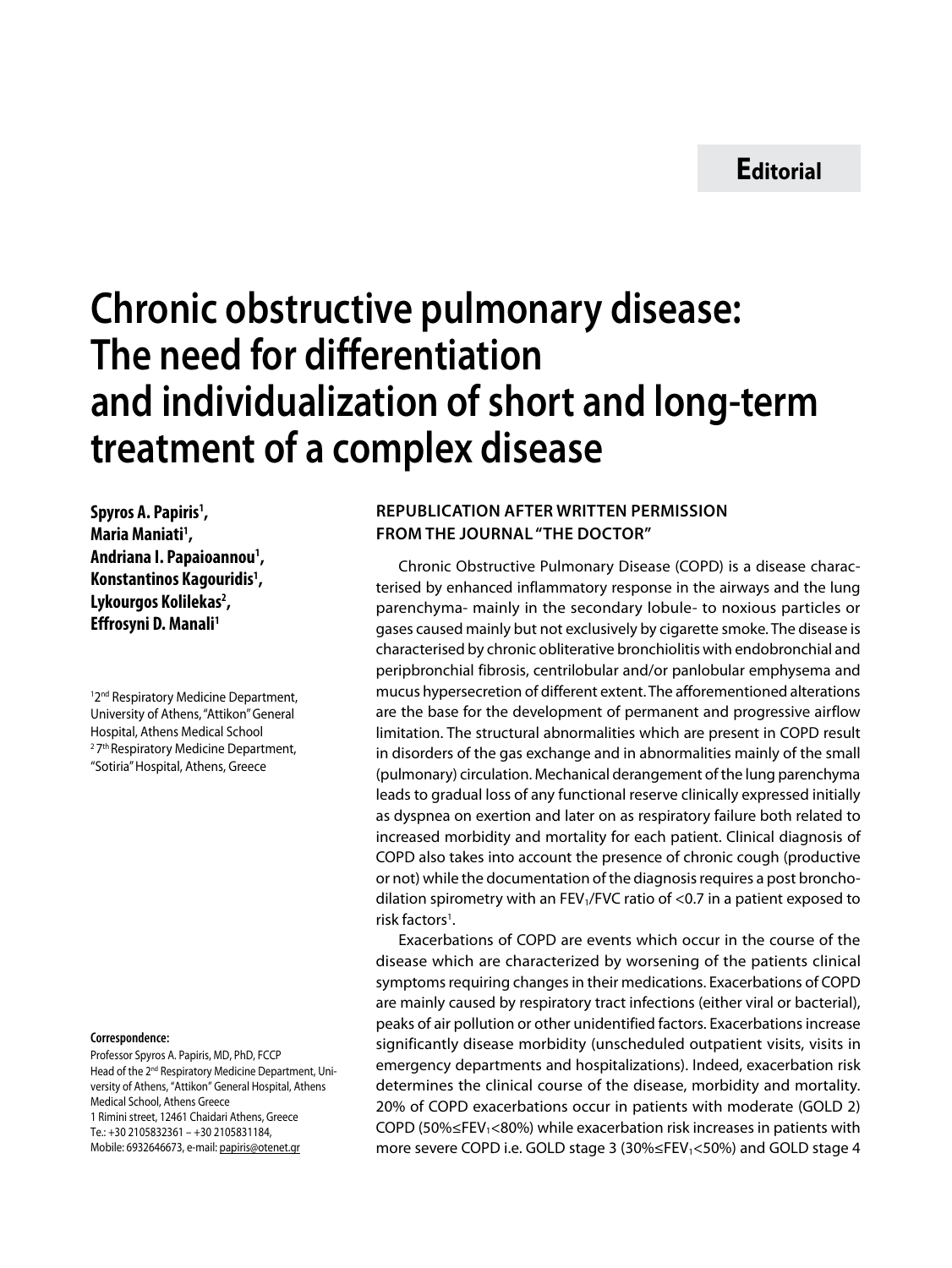(FEV<sub>1</sub><30%). The recognition of patients more prone to exacerbations (also called frequent exacerbators) is very important since exacerbations are also related with more rapid decline of  $FEV<sub>1</sub>$ , increased risk for hospitalizations and increased mortality. Furthermore, the identification of different pathogenetic mechanisms of different types of exacerbations could probably lead to a more targeted pharmacologic prevention and treatment<sup>2</sup>.

However, the recognition of frequent exacerbators (defined as having at least 2 exacerbations or one hospitalization for an acute exacerbation per year) is not an easy affair since these patients might belong to different disease phenotypes, which is also related to the unmet need for the development of different therapeutic strategies. One example are patients having the so-called Asthma-COPD overlap syndrome (ACOS). This phenotype is believed to occur in 10-20% of COPD patients and is characterized by persistent airflow limitation with some characteristics of asthma such as onset of asthma before the 40<sup>th</sup> year of age, atopy, bronchial hyper-responsiveness, positive bronchodilation test, high levels of exhaled NO and sputum eosinophilia, usually with a history of cigarette smoking. For this phenotype of patients, which usually presents as a frequent exacerbator, the appropriate treatment includes inhaled corticosteroids in combination with long acting beta agonists (LABAs) with or without long acting muscarinic receptor antagonists (LAMAs), while treatment with systemic corticosteroids or high doses of inhaled budesonide during acute exacerbations. However, it is not clear whether all exacerbations in patients with ACOS are the same and steroid sensitive<sup>3</sup>. The identification of ACOS is even more difficult in smokers with COPD and frequent exacerbations who also have late onset asthma upon COPD. These patients also require treatment with inhaled corticosteroids.

The problem of the recognition of frequent exacerbators together with the different pathogenetic mechanisms of COPD exacerbations and the targeted pharmacological treatment that they require becomes even more complex if we consider that almost 50% of COPD patients have bronchiectasis and are colonized with abnormal and aggressive microbiome leading to the production of purulent sputum and frequent exacerbations of bacterial origin in which both inhaled and systemic corticosteroids are not indicated4-6. Last but not least when treating a COPD patient with frequent exacerbations, it is important to have in mind the need for different therapy when we deal with an emphysematous patient compared with a patient with predominantly chronic bronchitis<sup>3</sup>. It is definitely

necessary to design pharmacological studies targeting the different COPD phenotypes in order to achieve a more personalized and thus more effective and safe treatment. It is a fact that pharmaceutical trials on COPD patients have led to the use of inhaled corticosteroids in up to 70% of COPD patients across Europe (in almost double doses compared to the USA) although it is known that only approximately 30% of COPD patients are frequent exacerbators<sup>7,8</sup>. The use of inhaled corticosteroids for long period of time is related to several adverse events such as pneumonias, osteoporosis and increased risk of bone fractures, skin thinning and bruising, tuberculosis, diabetes, cataract, oral candidiasis and many more which can affect negatively the survival of COPD patients<sup>3,9</sup>.

While COPD is expected to be the  $3^{rd}-4^{th}$  cause of death on 2020-2030 still there is no effective treatment for neither stable disease or for acute exacerbations and existing therapies present several adverse events. Furthermore, several factors affect negatively the clinical course of the disease and increase its severity. Some of them are the occurrence of diseases that can mimic exacerbations (i.e. pneumonia, pulmonary embolism and heart failure) and the presence of comorbidities (such as cardiovascular diseases, metabolic syndrome, sleep apnea syndrome, bronchial carcinoma, muscular diseases, osteoporosis, depression, combination with pulmonary fibrosis).

Studies on novel therapies such as fixed combinations of ultra LABA/LAMA have shown that withdrawal of inhaled corticosteroids is feasible without disease deterioration or increase in exacerbation frequency. This observation paves the way for the design of clinical studies targeting in different COPD phenotypes which will surely lead to the decrease of the unnecessary use of inhaled corticosteroids and to the decrease of their adverse events<sup>10</sup>.

It is clear nowadays, that patients with COPD in the absence of ACOS must be treated with a fixed combination of either LABA/LAMA or ultra LABA/LAMA and in the case that disease control is not reached patients should be tested for the possible coexistence of bronchiectasis. Furthermore the precise COPD phenotype must be evaluated and the patient should be treated accordingly to either the presence of emphysema or chronic bronchitis. All the above should be objectives of future studies that we owe both to our patients and to scientific progress.

## **REFERENCES**

1. Global Strategy for the Diagnosis, Management and Prevention of COPD*,* Global Initiative for Chronic Obstructive Lung